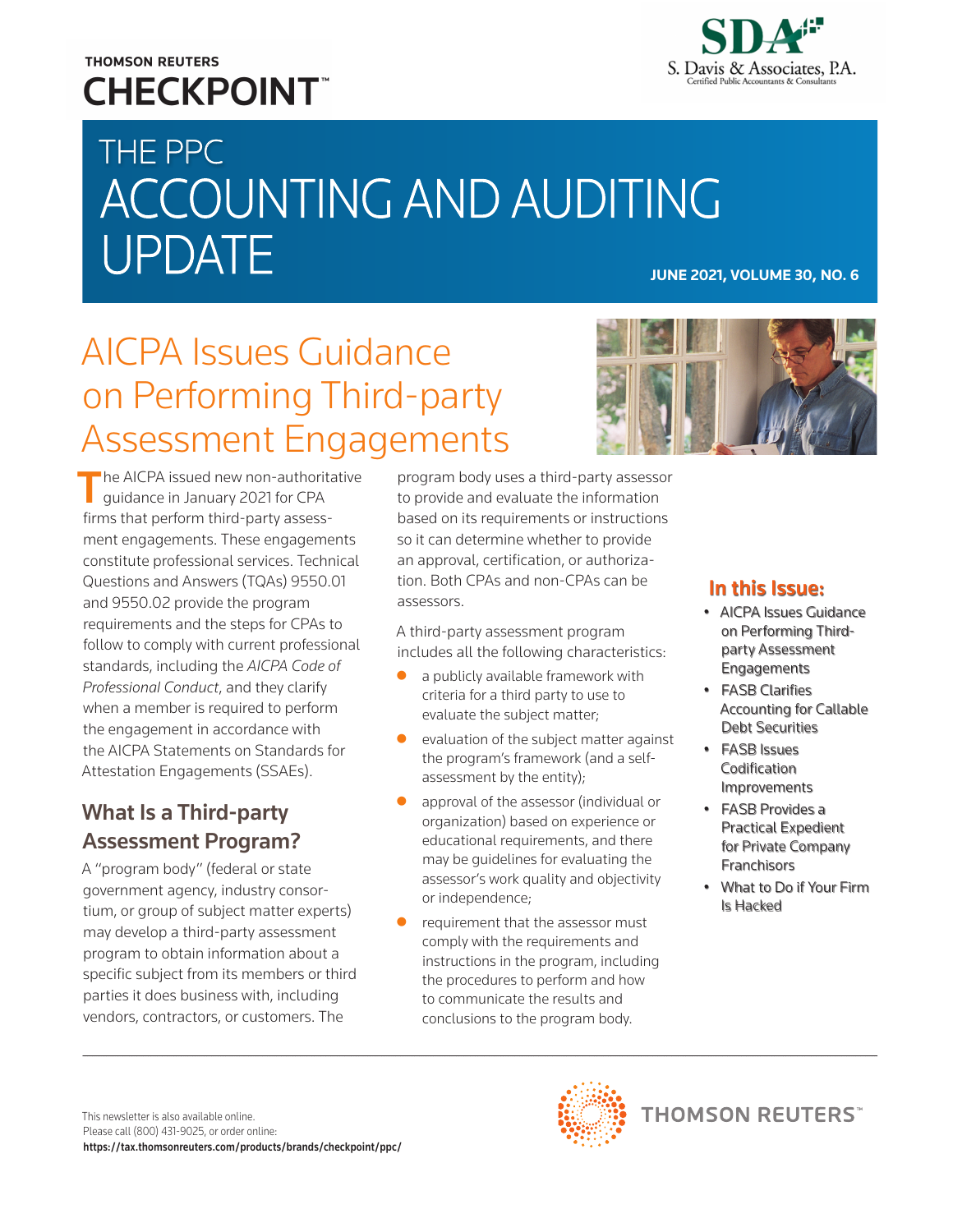### Which Professional Standards are Required to Be Applied to the Engagement?

The AICPA Code's *General Standards Rule* (ET sec. 1.300.001) requires professional competence, due professional care in performing the services, adequate planning and supervision, and obtaining sufficient relevant data as a basis for any conclusions or recommendations.

Independence requirements must be applied, including the assessment program's defined requirements and the AICPA Code's *Independence Rule* (ET sec. 1.200.001) if the assessment is performed as an attest engagement. If it isn't an attest engagement but the member performs another engagement for the entity that requires independence, the *Nonattest Services* subtopic's (ET sec. 1.295) independence safeguards must be applied.

If an examination, review, or agreed-upon procedures report is issued for the third-party assessment, the engagement must be performed in accordance with the SSAEs. Statements on Standards for Consulting Services may be applied. Reports issued other than those under the SSAEs must be clearly distinguishable from reports issued under the SSAEs.

#### Practical Consideration:

The complete text of the TQAs is available on the AICPA's website at **www.aicpa.org/** content/dam/aicpa/interestareas/frc/ downloadabledocuments/tqa-sections/ tqa-section-9550-01-02.pdf.

• • •

FASB Clarifies Accounting for Callable Debt **Securities** 

The FASB issued ASU 2020-08, *Codification Improvements to Subtopic 310-20, Receivables—Nonrefundable Fees and Other Costs*, to simplify the accounting for callable debt securities. The amendments in this

Update clarify guidance in ASU 2017-08, *Receivables— Nonrefundable Fees and Other Costs (Subtopic 310-20): Premium Amortization on Purchased Callable Debt Securities*, which required premiums on callable debt securities to be amortized to the earliest call date. This ASU clarifies that an entity should reevaluate whether a callable debt security with multiple call dates is within the scope of FASB ASC 310-20-35-33 for each reporting period. This ASU doesn't change the effective dates of ASU 2017-08.

For public business entities, the amendments are effective for fiscal years, and interim periods within those fiscal years, beginning after December 15, 2020. Early application isn't permitted. For all other entities, the amendments are effective for fiscal years beginning after December 15, 2021, and interim periods within fiscal years beginning after December 15, 2022. Early application is permitted for all other entities for fiscal years, and interim periods within those fiscal years, beginning after December 15, 2020. All entities should apply the amendments prospectively as of the beginning of the period of adoption for existing or newly purchased callable debt securities.

• • •

# FASB Issues Codification Improvements

In October 2020, the FASB issued ASU 2020-10,<br>*Codification Improvements*. The FASB has a standing n October 2020, the FASB issued ASU 2020-10, project on its agenda to make improvements and clarifications to GAAP and to address suggestions it receives from stakeholders to clarify or simplify the standards. This ASU provides clarification on a variety of topics and is intended to improve consistency of disclosures by adding the existing disclosure requirements to the relevant disclosure sections of the Codification.

The amendments in this ASU don't change GAAP but are intended to address inconsistent application of the guidance in practice, which could result in some entities changing their current financial reporting. The codification improvements apply to all reporting entities that are within the scope of the accounting guidance affected by the amendments.

Continued on page 5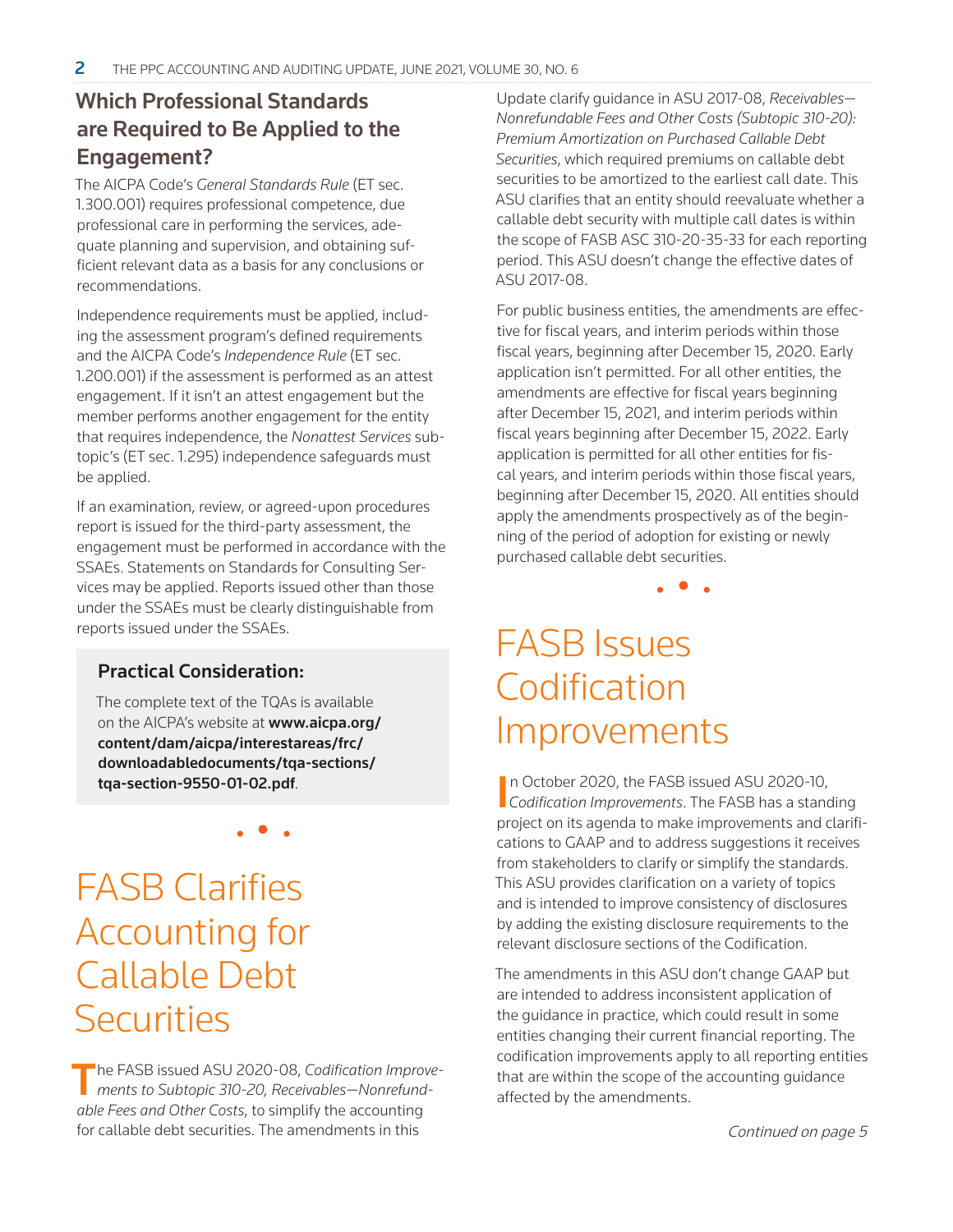## The PPC Technology Update by Roman H. Kepczyk, CPA.CITP, CGMA

# What to Do if Your Firm Is Hacked

Accounting firms are being targeted by cybercrimi-<br>
nals for the significant amount of PII (personally identifiable information) and financial data which the firms have been entrusted with by their clients. The size of firm doesn't matter to the hacker groups. While larger firms may provide a bigger payday, medium and smaller firms are often easier targets and at higher risk, as they often don't have the security defenses, cyber training, or technical resources to protect their firm from being hacked. All it takes is one employee inadvertently clicking on a compromised link in a phishing email or text message, plugging in an infected USB thumb drive, re-using a compromised password, or not updating their computer or WiFi router timely, and the hackers are on their way to taking control of the firm's computer systems and data. When that happens, your firm better be prepared.

Firms will benefit from having a written incident response plan which they have walked through previously with firm owners, as the worst time to plan a breach response is after it has occurred. The focus of the plan should be on minimizing damage and providing a measured, thoughtful response that shows the firm has taken back control. To help firms get started, below we outline the key components of breach incident response, as well as considerations in communicating the breach to employees, clients, and other vested parties.

#### Incident Response Team

The incident response team should include firm owners, IT personnel, key vendors, and cyber security resources. This includes external security expertise with forensic skills to identify and remediate the breach, law enforcement contacts and legal resources to ensure the firm responds appropriately to regulatory requirements, and the skills of a public relations firm may be required to communicate the plan. If the firm has cybersecurity insurance, the provider may already have many of these resources available to the firm. The firm should work with the provider to document these contacts.



### Incident Response Plan

The incident response plan should be written in a concise step by step format which is readily available to key stakeholders (i.e., a PDF on their smartphone or hardcopy in the firm manager's office). While prevention should be one of the primary responsibilities of the firm's IT security team, policies must be in place to detect a possible breach and to notify the security team of anomalies so they can be investigated. This includes educating employees on "warning signs" that they may have been hacked. If the IT team identifies that a potential breach incident has occurred, they will invoke procedures to stop the intrusion and contain the damage as much as possible. This will most likely require the assistance of external cybersecurity and forensic expertise, who will have the depth of experience in eradicating various threats and solutions necessary to prevent a recurrence. This is particularly important if the firm's files are encrypted with ransomware requiring backups to be restored that may also be infected with malware. The firm should work with attorneys that understand the regulatory and reporting requirements (such as public notification, credit reporting, etc.), as well as the local FBI office, before communicating the incident. As cyber threats continue to evolve, it is important for the firm to review, update, and walk through their incident response plan at least annually.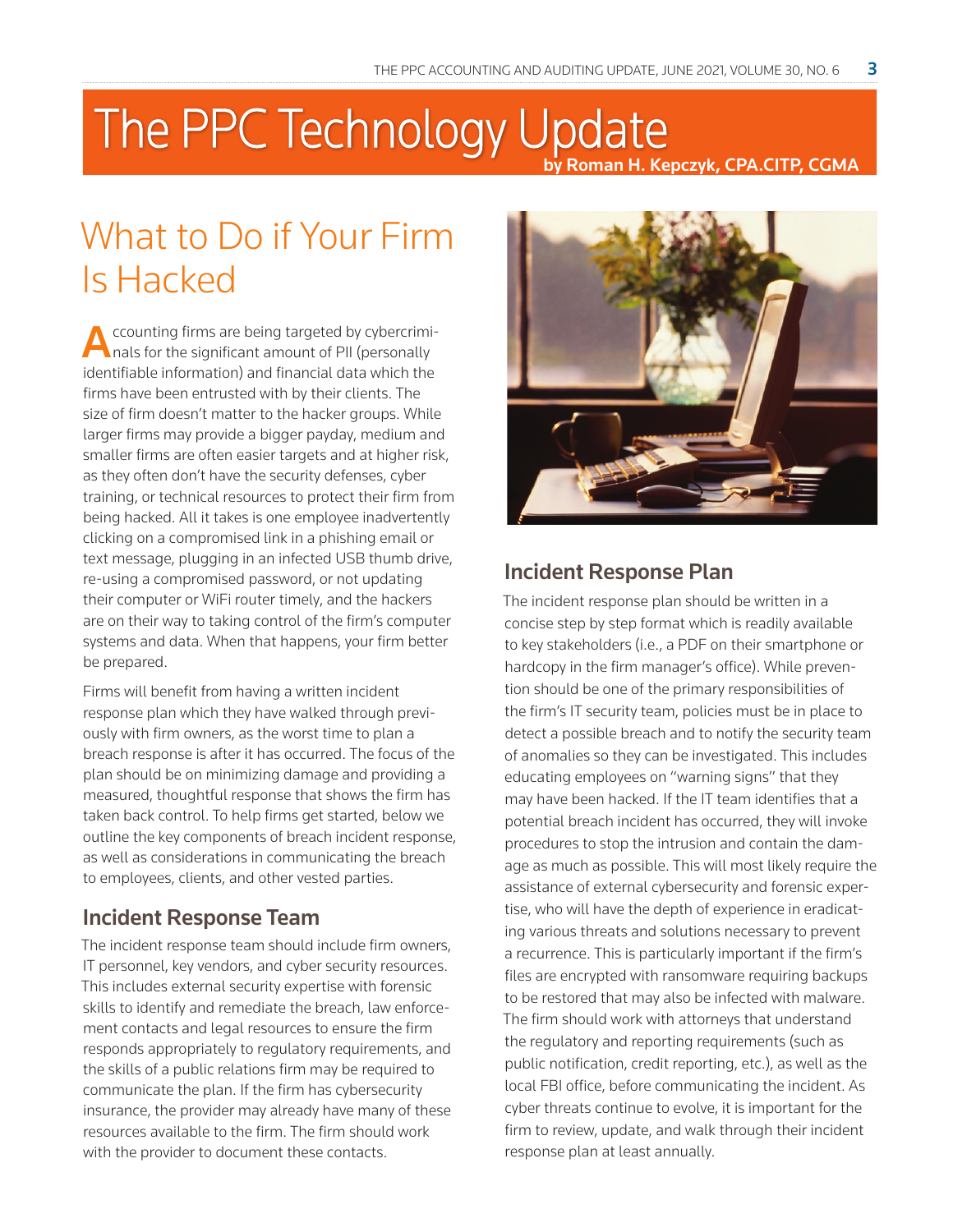#### Incident Communications

The final phase of the incident response plan is communicating the breach information publicly, which should be done in a coordinated, measured way so it is obvious that the firm has taken control of the situation. Consider the following when creating your response plan.

- Timely Response. One of the first questions that firm owners will need to respond to is "When did you first become aware of the breach?" Studies have shown that the quicker and more thoroughly a firm responds to a cyber breach, the smaller the financial consequences. Consequently, it is imperative that the firm have an incident response plan and team in place to respond quickly to a breach.
- **Transparency.** Being truthful and accurate in communicating breach information is important to sustain trust with employees and clients throughout the breach event. After the cause and extent of the breach have been identified, and the firm has implemented a plan to remediate the damage (including steps to ensure that it will not happen again), these steps should be laid out in a comprehensive factual manner. The message should also include the legal and regulatory requirements for impacted clients and renumeration that the firm will provide to those that have been impacted.
- Controlled Message. Controlling the message to provide a consistent response is critical as incomplete or conflicting information creates speculation and uncertainty. The incident response plan should identify a central representative who will deliver the message to firm personnel, clients, and the media, if necessary, so they are all getting the same information as close to the same timeline as possible.

**Confident Remediation.** One of the most important components of incident communication is outlining the steps the firm has taken to remediate the breach. This would include the response and solutions the firm has implemented, as well as the training of firm personnel to minimize the possibility that this type of breach could occur again. The firm must also be able to lay out how they are meeting the regulatory requirements of notification and assisting clients and other impacted parties potentially impacted by the breach.

While no one wants to be hacked, the reality is that it is more likely a matter of "when" rather than "if" the firm will experience a cyber event. Having a qualified team in place, either independently identified or organized through your cyber insurance carrier, will ensure you can respond quickly. And finally, being prepared for such an event with a written incident response plan will minimize the financial and reputational damage the firm will experience.

*Roman H. Kepczyk, CPA.CITP, CGMA is Director of Firm Technology Strategy for Right Networks and partners exclusively with accounting firms on production automation, application optimization, and practice transformation. He has been consistently listed as one of INSIDE Public Accounting's Most Recommended Consultants, Accounting Today's Top 100 Most Influential People, and CPA Practice Advisor's Top Thought Leader to the accounting profession.*

• • •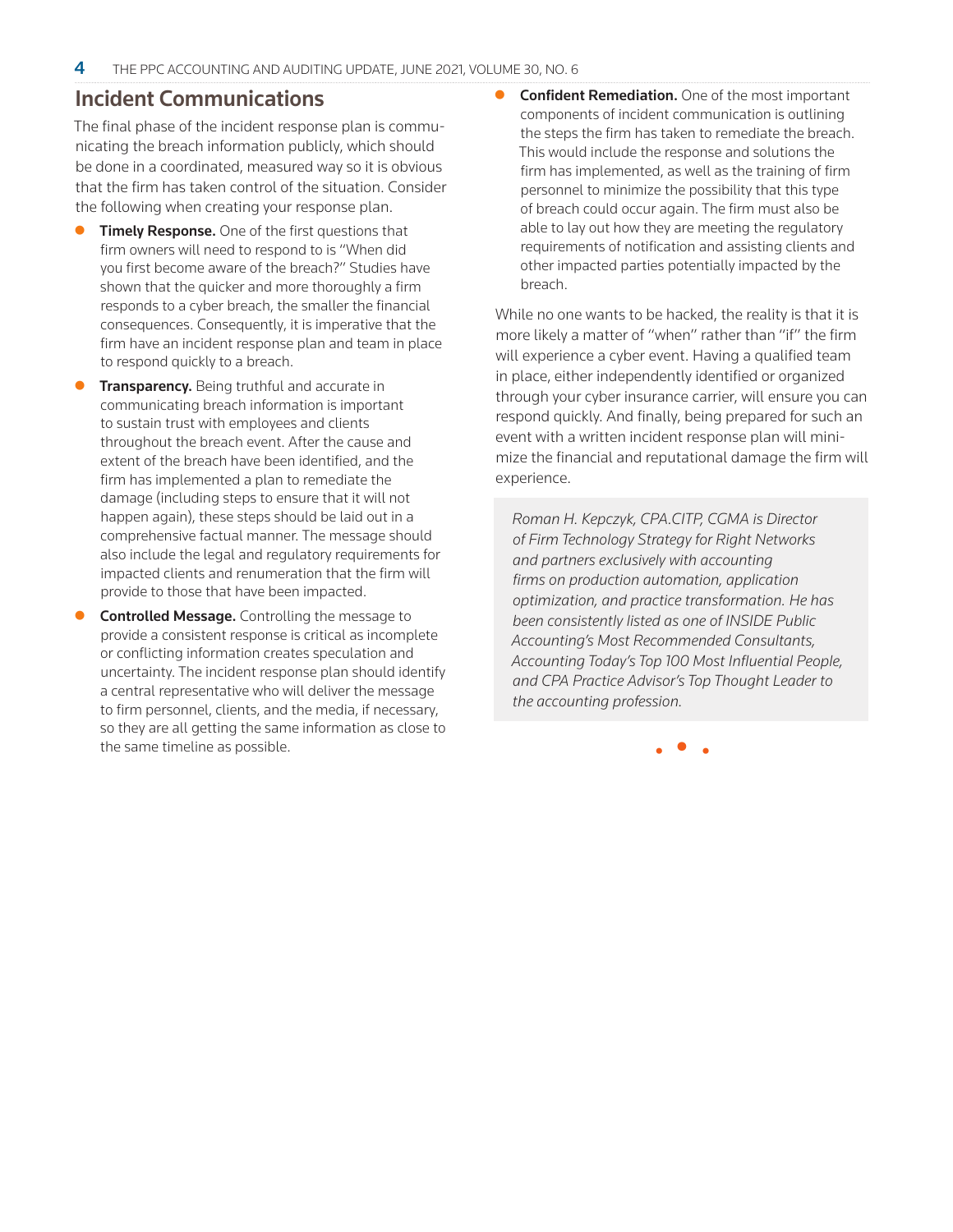The amendments are in two Sections: Continued from page 2

### Section B

Section B contains amendments that improve the consistency of the codification by including all disclosure guidance in the Disclosure Section, Section 50, of the Codification. Previously, certain disclosures were included elsewhere in the ASC, particularly in Section 45, Other Presentation Matters, when presentation could be made either on the face of a financial statement or within the notes. This change is intended to make it less likely that preparers will miss the disclosure requirements.

Some of the disclosure areas included in this Section are:

- income taxes and reclassification adjustments in reporting comprehensive income and accumulated other comprehensive income (FASB ASC 220-10)
- accounting changes and error corrections (FASB ASC 250-10)
- earnings per share (FASB ASC 260-10)
- notes payable with imputed interest (FASB ASC 835-30)

### Section C

Section C includes guidance intended to make application of the standards clearer in a number of areas, including interim reporting (FASB ASC 270-10), transfers of financial assets including receivables (FASB ASC 310-10), foreign currency matters (FASB ASC 830), and updates to the Master Glossary. The FASB also added cross references to other guidance, headings, and refinements to make certain standards clearer.

### Effective Date

The amendments are effective for annual periods beginning after December 15, 2021, and interim periods within annual periods beginning after December 15, 2022, with early application permitted for any annual or interim period for which financial statements are available to be issued. The guidance is effective one year earlier for public entities, with early application permitted for any annual or interim period for which financial statements haven't been issued. The amendments should be applied retrospectively, at the beginning of the period that includes the adoption date.

#### Practical Consideration:

The ASU is available on the FASB's website at www.fasb.org/jsp/FASB/Document\_C/Docum entPage?cid=1176175510147&acceptedDisclaim er=true.

• • •

# FASB Provides a Practical Expedient for Private Company Franchisors

In January 2021, the FASB issued ASU 2021-02,<br>Franchisors—Revenue from Contracts with Custor *Franchisors—Revenue from Contracts with Customers (Subtopic 952-606): Practical Expedient*, intended to reduce the cost and complexity of applying FASB ASC 606. The amendments in this Update provide a new practical expedient for certain franchisors to simplify the identification of performance obligations in Step 2 of the revenue recognition guidance. They apply to franchisors that aren't public business entities within the scope of Topic 952.

Under guidance in FASB ASC 606, preopening services provided to franchisees in franchise agreements must be analyzed by the franchisor to determine whether they represent promised goods or services, are distinct from the franchise license and from each other, and should be accounted for as separate performance obligations. Preopening services provided to franchisees include activities such as training personnel, assisting in site selection, obtaining and preparing facilities for use, setting up recordkeeping and IT, and other advice provided by the franchisor.

The practical expedient is intended to reduce the existing cost and complexity of identifying performance obligations related to pre-opening services in franchise agreements. The amendments don't change other guidance in FASB ASC 606.

Pre-opening services provided to a franchisee may be accounted for as distinct from the franchise license if